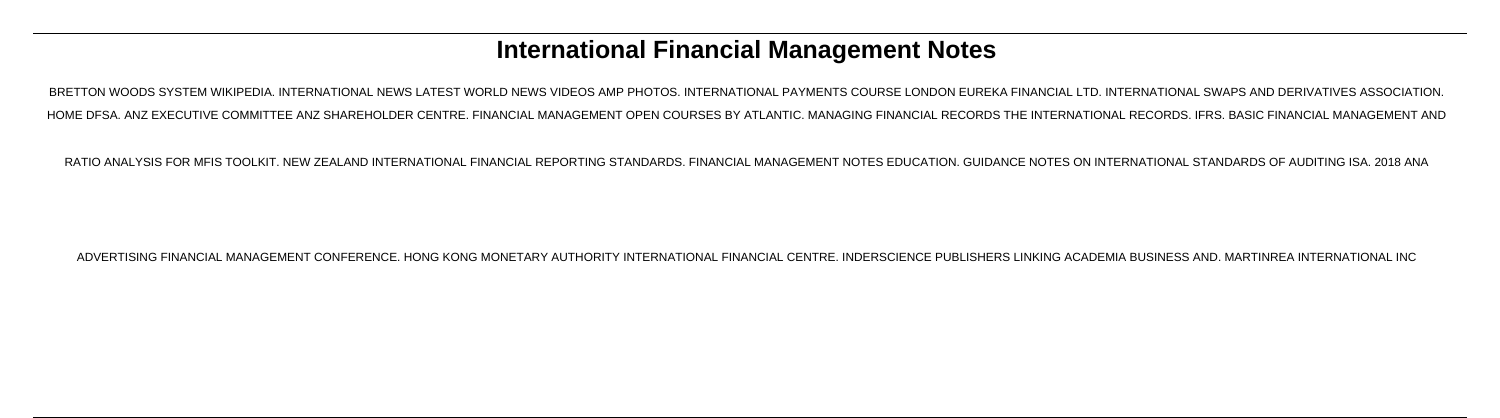» IMG. MANAGEMENT'S RESPONSIBILITY FOR FINANCIAL REPORTING. DIFC THE LEADING INTERNATIONAL FINANCIAL CENTRE IN THE. INTERNATIONAL MONETARY FUND PFM BLOG. IMF INTERNATIONAL MONETARY FUND HOME PAGE. DIPLOMA IN INTERNATIONAL FINANCIAL REPORTING DECEMBER 2017. INTERNATIONAL STANDARD ON AUDITING 700 FORMING AN OPINION

### **Bretton Woods system Wikipedia**

May 2nd, 2018 - The Bretton Woods system of monetary management established the rules for commercial and financial relations among the United States Canada Western Europe Australia and Japan after the 1944 Bretton Woods Ag

# '**INTERNATIONAL NEWS LATEST WORLD NEWS VIDEOS AMP PHOTOS**

# APRIL 30TH, 2018 - GET THE LATEST INTERNATIONAL NEWS AND WORLD EVENTS FROM ASIA EUROPE THE MIDDLE EAST AND MORE SEE WORLD NEWS PHOTOS AND VIDEOS AT ABCNEWS COM'

### '**international payments course london eureka financial ltd**

april 30th, 2018 - 2 day practical training course on key processes concepts and operations in international payments including ach services high and low value payments managing fx risks global clearing and settlement proc

### '**INTERNATIONAL SWAPS AND DERIVATIVES ASSOCIATION**

MAY 1ST, 2018 - SIGNIFICANT PROGRESS HAS BEEN MADE IN MOVING STANDARDIZED DERIVATIVES TRADES TO CENTRAL COUNTERPARTIES CCPS IN… READ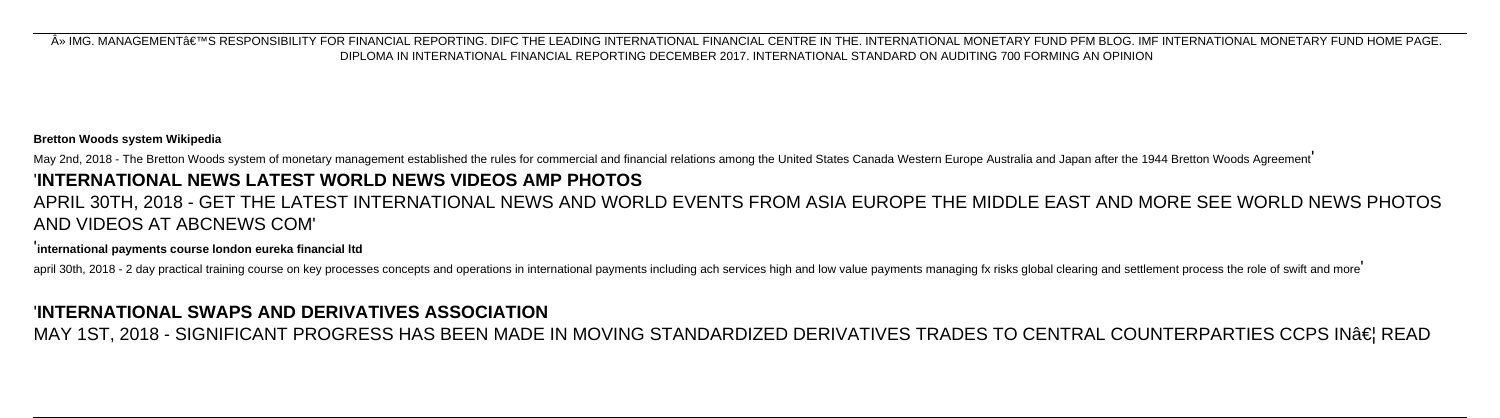### MORE THE CASE FOR CCP SUPERVISORY COOPERATION' '**Home DFSA**

May 2nd, 2018 - On 20 September 2005 the DFSA authorised the Dubai International Financial Exchange now NASDAQ Dubai Cooperation with fellow regulators and supervisors would be an abiding goally

### '**anz executive committee anz shareholder centre**

april 29th, 2018 - david hisco ceo new zealand and group executive asia wealth pacific and international retail'

### '**Financial Management Open Courses by Atlantic**

April 28th, 2018 - The following course in Financial Management is provided in its entirety by Atlantic International University s Open Access Initiative which strives to make knowledge and education readily available to t

economic situation location or other previously limiting factors'

### '**Managing Financial Records The International Records**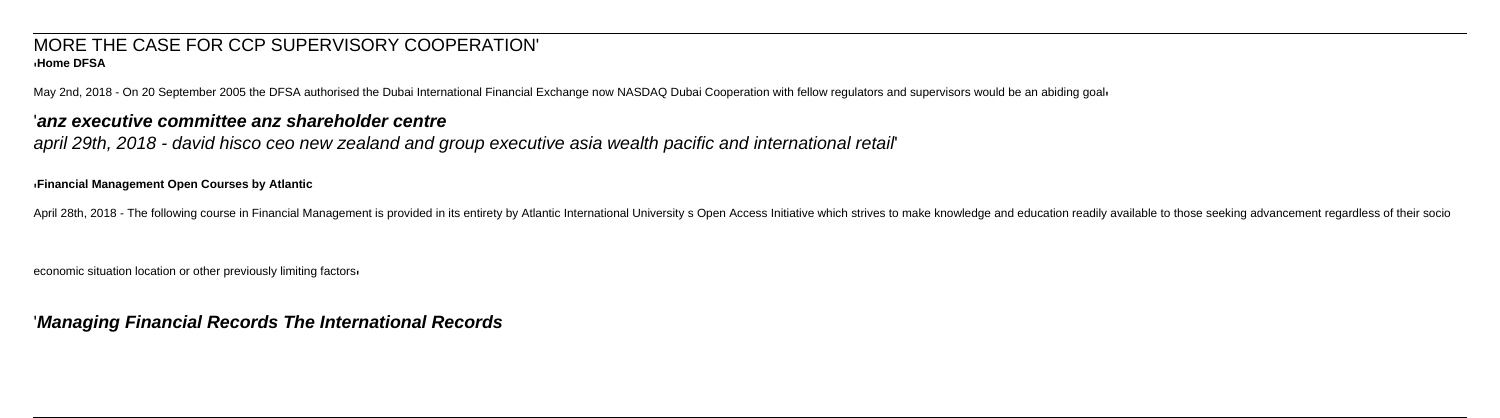# April 30th, 2018 - Managing Financial Records International Records International Management Trust Council On Archives Issuing Bank Notes Financial Management' '**IFRS**

MAY 2ND, 2018 - THE IFRS FOUNDATION S LOGO AND THE IFRS FOR SMES ® LOGO THE IASB ® LOGO THE  $\hat{a}\epsilon$  the xagon device $\hat{a}\epsilon^\text{\tiny TM}$  eifrs ® IAS ® IASB ® IFRIC ® IFRS ® IFRS FOR SMES ® IFRS FOUNDATION ® INTERNATIONAL ACCOUNTING STANDARDS ® INTERNATIONAL FINANCIAL REPORTING STANDARDS A® NIIF A® AND SIC A® ARE REGISTERED TRADE MARKS OF THE IERS FOUNDATION' '**BASIC FINANCIAL MANAGEMENT AND RATIO ANALYSIS FOR MFIS TOOLKIT APRIL 29TH, 2018 - MFI BASIC FINANCIAL MANAGEMENT AND RATIO ANALYSIS FOR MFIS PAGE I TABLE OF CONTENTS INTRODUCTION 1**'

May 2nd, 2018 - This page provides historical information relating to the adoption of New Zealand Equivalents to International Financial Reporting Standards for the Financial Statements of the Government of New Zealand fr **Management Notes Education**

### '**New Zealand International Financial Reporting Standards**

April 29th, 2018 - Financial Management is one of important subject which is taught in different courses So today we are publishing financial management notes online at this website'

### '**Guidance notes on International Standards of Auditing ISA**

May 1st, 2018 - Improving the application of and compliance with International Financial Reporting and Auditing Standards in Trinidad and Tobago ATN MT 8114 TT<sup>"</sup> 2018 ANA Advertising Financial Management Conference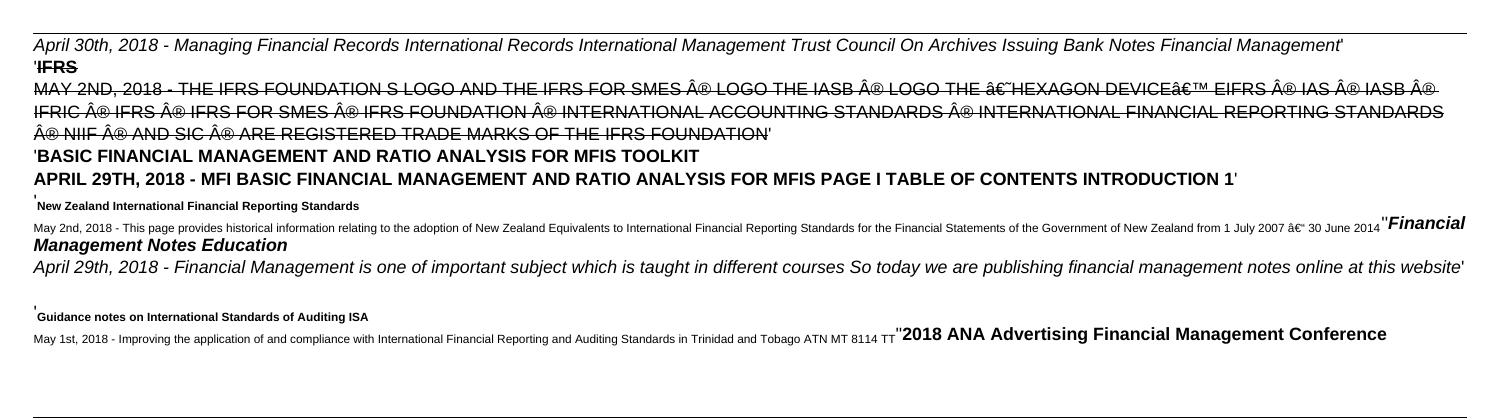May 1st, 2018 - The Annual ANA Advertising Financial Management Conference Is The Only Event Of Its Kind It Brings Together Top Client Side Marketing Procurement And Finance Professionals With Agency CFOs And Other Key Industry Stakeholders Interested In Efficiencies Cost Savings Return On Investment And Delivering Greater Value To Organizations''**Hong Kong Monetary Authority International Financial Centre** May 1st, 2018 - Hong Kong As An International Financial Centre In Support Of The Policies For The Maintenance And The Further Development Of The Status Of Hong Kong As An International Financial Centre And Maintenance Of The Stability And Integrity Of The Financial System Of Hong Kong The HKMA In Co Operation With Other Relevant Authorities And'

## '**INDERSCIENCE PUBLISHERS LINKING ACADEMIA BUSINESS AND**

MAY 1ST, 2018 - INDERSCIENCE EDITOR ELECTED AS MEMBER OF EUROPEAN ACADEMY OF SCIENCES AND ARTS WE ARE PLEASED TO REPORT THAT PROF DESHENG DASH WU EDITOR IN CHIEF OF THE INTERNATIONAL JOURNAL OF FINANCIAL SERVICES MANAGEMENT AND INTERNATIONAL JOURNAL OF SERVICES SCIENCES HAS BEEN ELECTED AS MEMBER OF THE EUROPEAN ACADEMY OF SCIENCES AND ARTS''**MARTINREA INTERNATIONAL INC CONSOLIDATED FINANCIAL STATEMENTS**

MAY 2ND, 2018 - MARTINREA INTERNATIONAL INC TABLE OF CONTENTS PAGE MANAGEMENT S RESPONSIBILITY FOR FINANCIAL REPORTING 1 INDEPENDENT AUDITORS REPORT 2 CONSOLIDATED BALANCE SHEETS 3'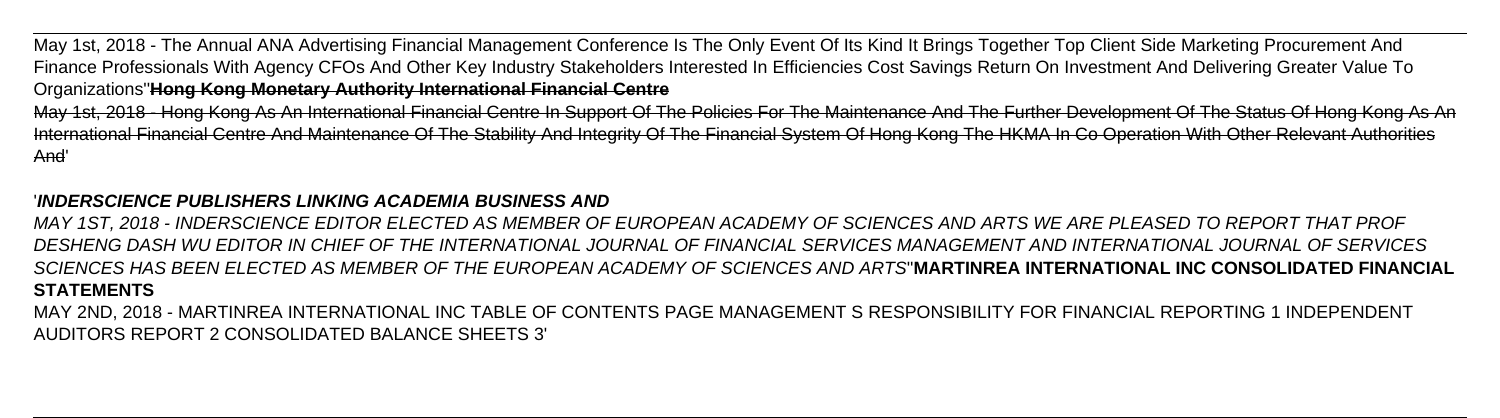### '**MNB 1501 MCQ Book Answers StudyNotesWiki**

May 2nd, 2018 - StudyNotesWiki MNB 1501 MCQ Book Answers 1 2 BCom Forums Business Management 1A MNB1501 MNB101D StudyNotesWiki Forum'

'**social accountability international home**

**april 30th, 2018 - sai s mission is to advance the human rights of workers around the world**'

# '**Audit Wikipedia**

May 1st, 2018 - An information technology audit or information systems audit is an examination of the management controls within an Information technology IT infrastructure The evaluation of obtained evidence determines if the information systems are safeguarding assets maintaining data integrity and operating effectively to achieve the organization s' '**HOME CHALLENGER**

APRIL 30TH, 2018 - CHALLENGER LIMITED IS AN ASX LISTED INVESTMENT MANAGEMENT FIRM MANAGING 76 5 BILLION IN ASSETS AS AT 31 DECEMBER 2017 WE ARE COMMITTED TO PROVIDING OUR CUSTOMERS WITH FINANCIAL SECURITY FOR RETIREMENT''**MSI Worldwide Management Systems International** May 1st, 2018 - Management Systems International MSI a Tetra Tech company is a US based international development firm that specializes in designing implementing and evaluating donor funded programs supporting good governance in developing countries worldwide'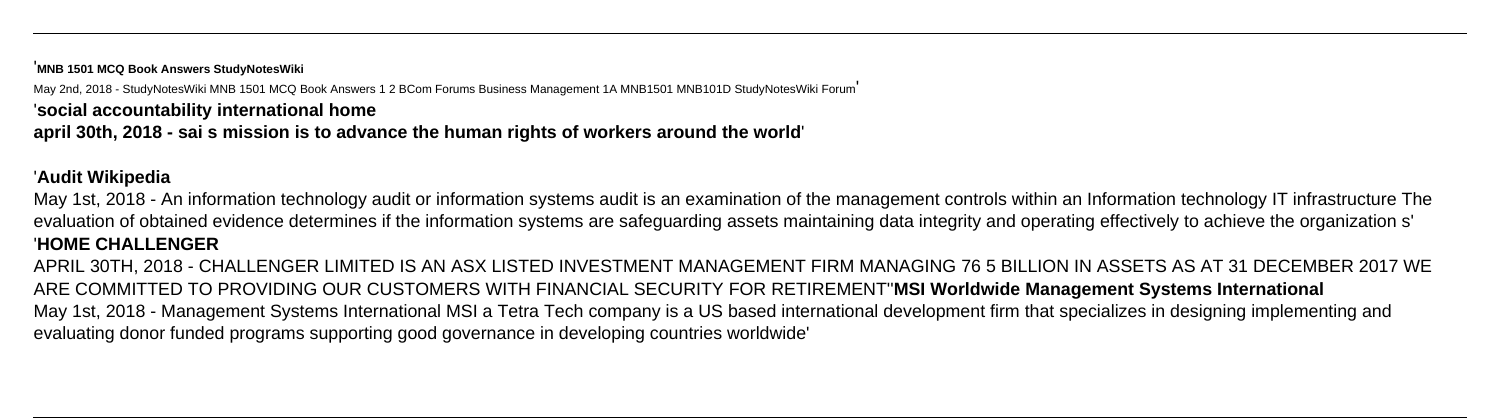# '» img

may 2nd, 2018 - img is always looking for expert professionals to work on both long term and short term assignments in order to expand our capacity and to meet the demands placed upon us by our members we are currently looking to expand our database of experts"**Management's Responsibility for Financial Reporting** April 30th, 2018 - 131 The accompanying audited consolidated financial statements a Ecofinancial statements a Execusive Group Inc and all the information in this financial report are the responsibility of management and are approved by the Board of'

### '**DIFC The Leading International Financial Centre In The**

**May 1st, 2018 - Consistently Recognised As The Leading Financial Centre In The Middle East Africa And South Asia Region Find Out More About What Makes Dubai International Financial Centre DIFC Number One And How We Continue To Shape The Financial Landscape Of The Region From Dubai To The World**'

### '**INTERNATIONAL MONETARY FUND PFM BLOG**

MAY 1ST, 2018 - BLOG ON PUBLIC FINANCIAL MANAGEMENT FISCAL AFFAIRS DEPARTMENT INTERNATIONAL MONETARY FUND WASHINGTON DC USA'